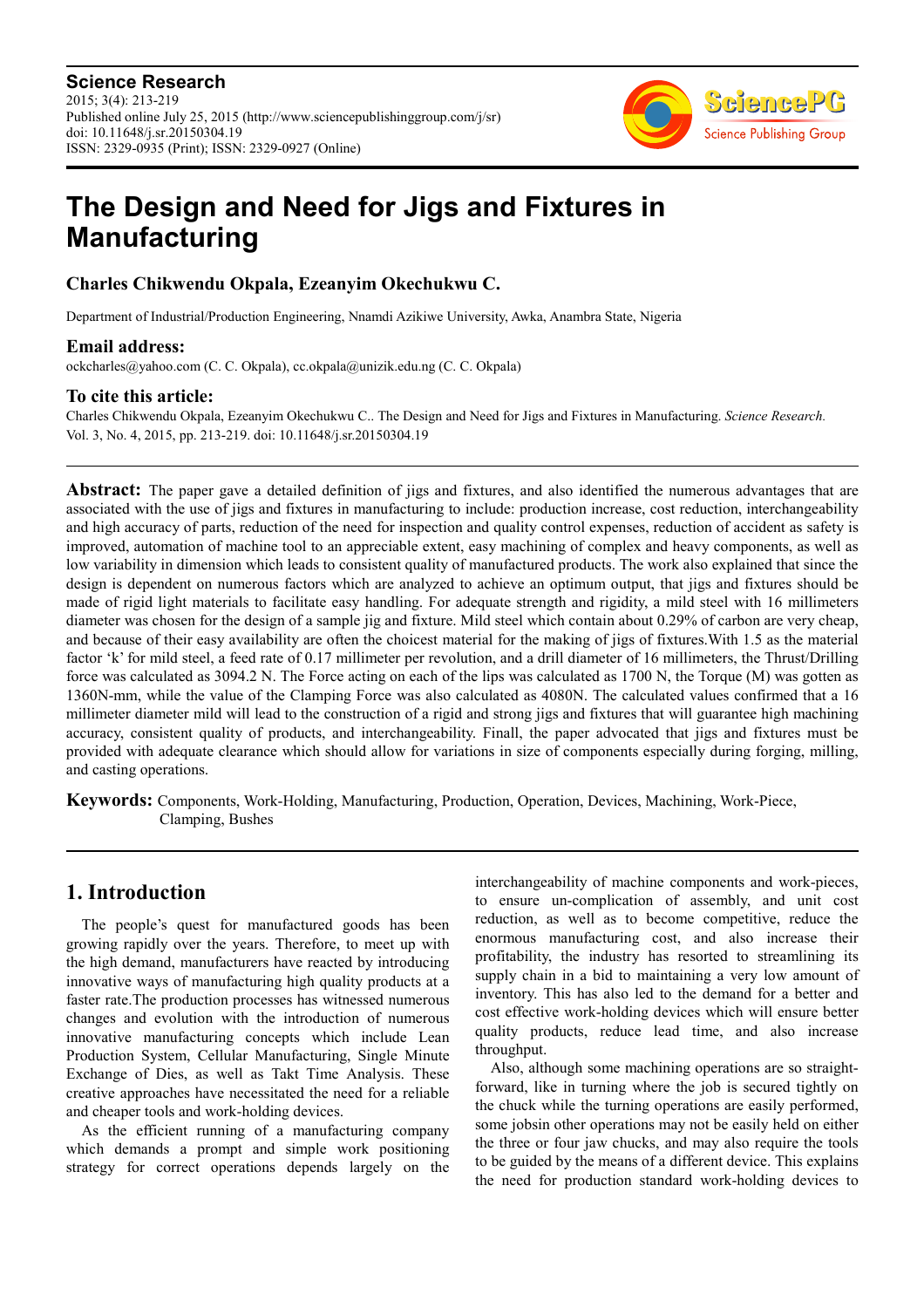increase the rate of manufacturing.

Jig is the device which guides the tool, while fixture is a device that securely holds the job in position during machining operations.

### **2. Jigs and Fixtures**

Jigs and fixtures are manufacturing tools that are employed to produce interchangeable and identical components. They are unique tool-guiding and work-holding devices designed specifically for machining and assembling large number of parts. Chennu (2014), listed the following as the purposes of jigs and fixtures reduction of production cost, increase of production rate, high accuracy of products without any manufacturing defects, provision of interchangeability, easy machining of complex shaped parts, reduction of quality control costs, etc.

Jigs and fixtures eliminate the need for a special set up for every work-piece thereby facilitating production and also ensuring that every work piece is manufactured within a predetermined tolerance.

According to Meduettaxila (2012), Jigs and fixtures "eliminate the necessity of a special set up for each individual part." heobserved that once a jig or fixture is appropriately set up, that any number of duplicate componentscan be readily produced without additional set up.

Also Mechnol (2015), observed that The main advantages of Jigs and fixtures are "durability, setup reduction, improvement in productivity, reduced decision making in operation selected from the standard components."

The major difference between a jig and a fixture is that jigs guide the cutting tool to its precise position, as well as locating and supporting the work-piece during operations.

The essential features of jigs and featuresinclude:

- Clamps position;
- Neatness of work-piece;
- Standardization;
- Idle time reduction;
- Set up time reduction;
- Hardened surfaces.

The application of jigs and fixtures in manufacturing operations lead to the production of faster, more accurate, and reliable products at a reduced cost.

#### *2.1. Jig*

A jig is a work-holding device that supports, holds, locates a work-piece and also guides the cutting tool for the desired machining operations. Its main objective is to ensure high degree of precision, interchangeability, and duplication in products'manufacturing, it is also applied to manipulate the location and movement of other tools.

Nanthakumar and Prabakaran (2014), explained that a jig is a type of custom-made tool used for the location and motion of another tool. They observed that the primary purpose of a jig is to provide repeatability, accuracy, and interchangeability in the manufacturing of products. Although the most common jigs are the drilling and boring

jigs, they are all identical except for the shape, type, and the position of the bushings for drilling or boring.



## $\sim$  Jig  $\sim$

*Figure 1. A typical Jig. Source: engineeringhut.blogspot.com/2010/11/jigsand-fixtures.html.* 

According to Joshi (2010), Jigs are imparted with tool guiding elements such as drill bushes, which regulate the tool to the right position in the work piece. He observed that they are rarely clamped on the machine table as it is essential to push the jig on the table to align the numerous bushes in the jig with the spindle of the machine. Thedifferent types of jigs are template jig, drilling jig, open type jig, etc.

#### *2.2. Fixtures*

Fixtures are rigid and sturdy mechanical devices which allow fast and precision machining with reliable quality, interchangeability, and lead time reduction. As a workholding device, fixtures do not position, guide, and locate the cutting tool, as it is achieved by making necessary adjustments on the machine.

Kaija, andHeino (2006), explained that the "main purpose of a fixture is to locate and in some cases hold a work-piece during either a machining operation or some other industrial processes." He pointed out that what makes fixtures unique is that they are all manufactured to fit a particular shape or part.



*Figure 2. A typical fixture: Source: engineeringhut.blogspot.com/2010/11/jigs-and-fixtures.html.*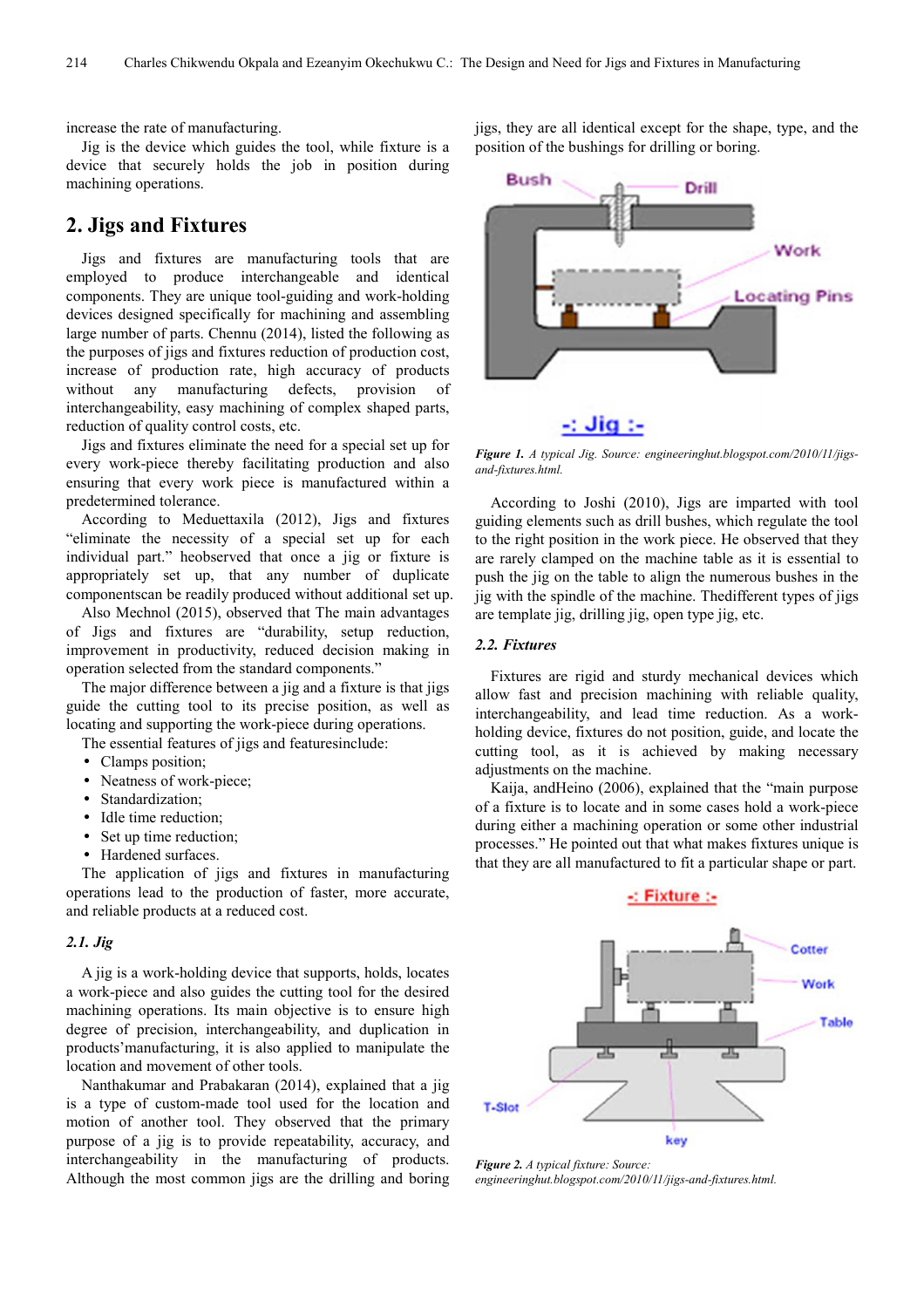Fixtures often fastened to the machine table, are made to hold the work piece firmly and in the desired position during machining operations. Joshi (2010), stated that there are sometimes an arrangement in the fixture for adjusting the tool with respect to the work-piece/fixture, although the tool is not guided like in a jig.

While fixtures are always identified by the machine tool where they are applied, they have broader applications than jigs, and also manufactured for operations where the cutting tools cannot be easily maneuvered like the drilling or boring tools. The different types of fixtures are welding fixture, tapping fixture, milling fixture, boring and drilling fixture, milling fixture, turning fixture, etc.

#### *2.3. Advantages of Jigs and Fixtures*

The advantages of jigs and fixtures includebut not limited to the following:

- Production increase;
- Low variability in dimension, thereby leading to consistent quality of manufactured products;
- Cost reduction;
- Ensures interchangeability and high accuracy of parts;
- Reduces the need for inspection and quality control expenses;
- Reduces accident, as safety is improved;
- Semi-skilled machine operators can easily use them thereby saving the cost of manpower;
- The machine tool can be automated to an appreciable extent;
- Complex and heavy components can be easily machined;
- Easy assembly operations savelabour, and also lead to reduction of defective products;
- They eliminate the need for measuring, marking out, punching, positioning, alignments, and setting up for each work-piece thereby reducing the cycle and set up time;
- Increases technological capacities of machine tools;
- The application of more than one tool simultaneously on a work-piece can be achieved;
- Setting of higher values of some operating conditions like depth of cut, speed, and rate of feed can be attained because of the increased clamping capability of jigs and fixtures.

#### *2.4. Elements of Jigs and Fixtures*

The body, Clamping devices, Locating devices, and Tool guide/bushes are the major elements of jigs and fixtures.

#### *2.4.1. The Body*

As the most outstanding element of jigs and fixtures, the body is constructed by welding of different slabs and metals usually mild steel or by casting of cast iron. After the fabrication, it is often heat-treated for stress reduction as its main objective is to accommodate and support the job.

The different types of jig bodies are as follows:

Channel body type – this is fabricated from the regular

steel channel.

Box body type – usually made very light, the box type jig body is adopted where a work-piece needs drilling in various parts, hence the jig is fabricated to have a required amount of drill bush plates.

Plane body type – this is the most common type of jig body and is often applied when the work-piece requires drilling or boring, hence the provision of drill bushes on it.

Leaf body type – usually made from block of steel as it holds and supports heavy components.

Built-up body type – this is made from standard steel.

#### *2.4.2. Clamping Devices*

Without sacrificing efficiency and effectiveness, the clamping devices must be very simple and easy to operate. Apart from holding the work-piece securelyin place, the strong point of clamping devices is its ability to withhold the strain of the cutting tool during operations. The bench vice is a popular example of a clamping device. The need for clamping the work-piece on the jig or fixture is to apply pressure and press it against the locating components, thereby fastening it in the right position for the cutting tools. The familiar clamping devices include:

Clamping screws – they are used for not too rigid clamping.

Hook bolt clamp - a simple clamping device generally used where the normal clamping tip cannot fit in.

Latch clamp – this is a unique clamp which provides space for the loading and the unloading of a work-piece through its latch or lid.

Other clamping devices are the  $C -$  clamp, the Bridge clamp, and the Heel clamp,

#### *2.4.3. Locating Devices*

Made with hardened steel and with different designs, the pin is the most popular device applied for the location of work-piece in jigs and fixtures.The pin's shank is press-fitted or driven into a jig or fixture. The locating width of the pin is made bigger than the shank to stop it from being pressed into the jig or fixture body because of the weight of the cutting tools or work-piece.

The pins are classified as follows:

Locating pins – the locating pins are used for the location of the work-piece when completed or reamed holes have been provided on the work-piece. The two types of locating pins are cylinderical and conical locating pins.

Jack pins – jackpins also referred to as spring pins are used for the location of work-piece whose dimension will vary during operation. The pin is designed to rise under spring pressure or in the contrary the weight of the work-piece pushes it down. As the position of the work-piece is firmly fixed, the locking screw is used to fasten the pin in the desired position.

Support Locating/Rest pins – these pins which ensure reliable and secure location are made to be either curved or flat. Those with flat heads are often used to provide support and location to machine surface, as more contact area is accessible during location. Because of their stability, the head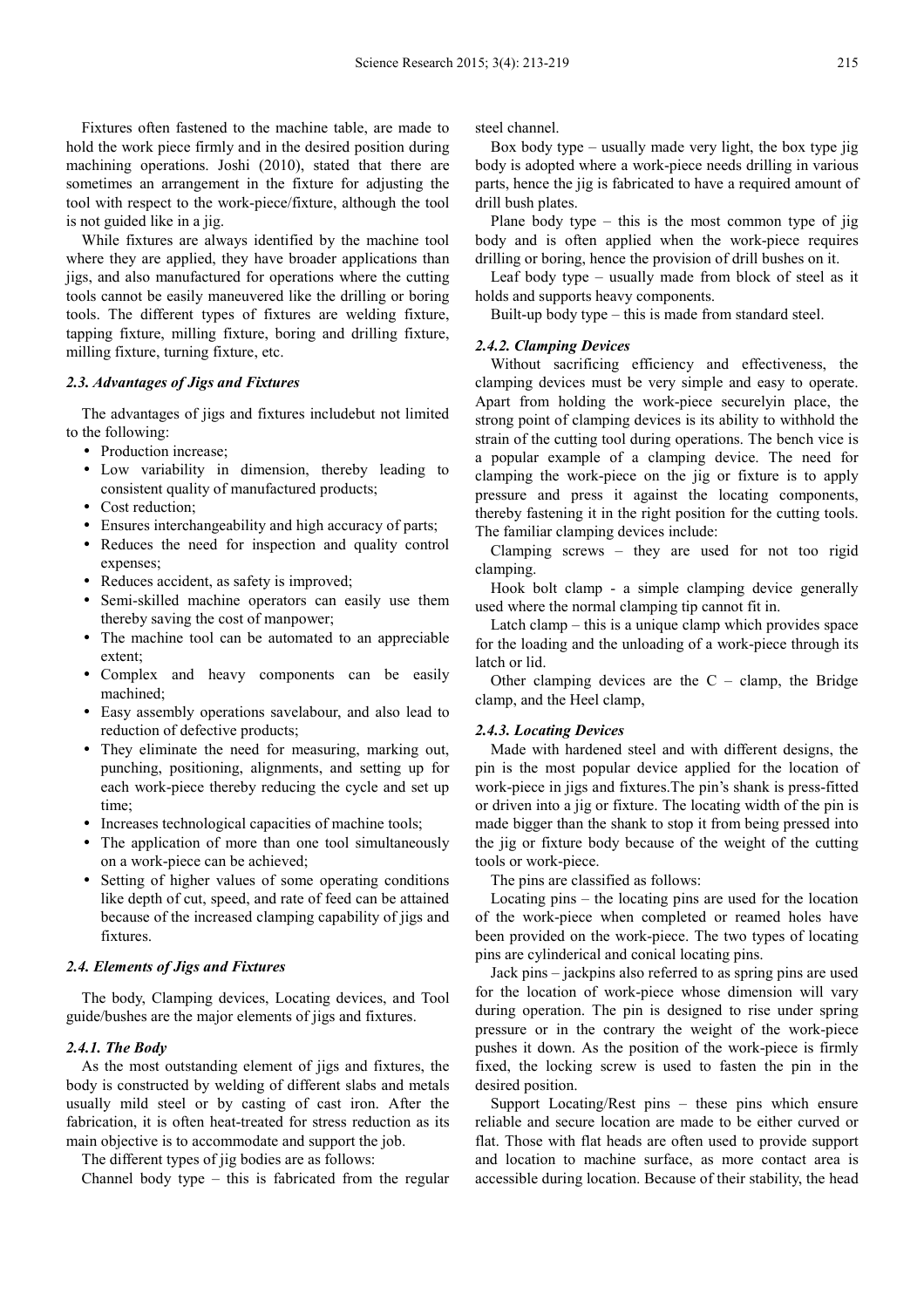support locating pins are for supporting coarse or rough surfaces during machining.

#### *2.4.4. Jig Bushing or Tool Guide*

Guiding parts like jig bushings and templates which must be wear resistant, interchangeable, and precise, are used to locate the cutting tool relative to the component being machined. Jig bushes are applied in drilling and boring, here for the drill to pass through, a bush fits into the hole of the jig.

Bushes are mainly made of reliable grade of tool steel in order to ensure hardening at a low temperature and also reduce the risk of fire cracking. Although, hardened steel bushes are preferred for guiding reamers, drills, and taps, the guiding tool bushings can also be made of cast iron.

The jig bushings are categorized into three: the linear wearing bushes, press-fit wearing bushes, and renewable wearing bushes.

## **3. Selection of Materials**

There are a wide range of materials from where jigs and fixtures could be made, to resist tear and wear, the materials are often tempered and hardened. Also, phosphor bronze and other non-ferrous metals, as well as composites, and nylons for wear reduction of the mating parts, and damage prevention to the manufacturing part is also used. Some of the materials are discussed below:

- Phosphor Bronze: phosphor bronze is used in the production of jigs and fixtures for processes that involve making of interchangeable nuts in clamping systems like vices, and also inoperated feedings that require screws. As the manufacturing of screws is very expensive and also wastes a lot of time, the reduction of their tear and wear is often achieved by using replaceable bronze mating nuts made with phosphor bronze.
- Die Steels: the three variants of die steel high chromium (12 %), high carbon (1.5 to  $2.3\%$ ), and cold working steels are applied in the production of jigs and fixtures for the making of thread forming rolls, as well as cutting of press tools. When alloyed with vanadium and molybdenum for it to retain toughness at very high temperature, die steels are applied in the fabrication of jigs and fixtures that are used in high temperature work processes which include extrusion, forging, and casting processes.
- High Speed Steels: high speed steels which contain more quantity of tungsten and less quantity of chromium and vanadium has high toughness, hardenability, hardness retention at high temperature, and good wear, tear and impact resistance. When tempered, they are applied in the production of jigs and fixtures for reaming, drilling, boring, and cutting operations.
- Carbon Steels: when tempered with oil, carbon steels are applied in the making of some jig and fixture parts which are exposed to tear and wear like the locators and

jig bushes.

- Mild steels: mild steel which contain about 0.29% of carbon are very cheap and because of their easy availability are often the choicest material for the making of jigs of fixtures.
- Other materials for the making of jigs and fixtures include: Nylon and fiber, steel castings, stainless steel, cast iron, high tensile steels, case hardening steels, and spring steels.

### **4. Design of Jigs and Fixtures**

The design of jigs and fixtures is dependent on numerous factors which are analyzed to achieve an optimum output. Jigs should be made of rigid light materials to facilitate easy handling, as it has to be rotated severally to enable holes to be drilled from different angles. It is recommended that four feet should be provided for jigs that are not bolted on the machine tool, to enable the jig to wobble if not well positioned on the table and thereby alert the operator. Drill jigs provide procedures for proper location of the work-piece with respect to the cutting tool, tightly clamp and rigidly support the work-piece during machining, and also guide the tool position and/or fasten the jig on the machine tool.

To achieve their expected objectives, jigs and fixtures consist of many elements:

Frame or body and base which has features for clamping;

The accuracy and availability of indexing systems or plates;

The extent of automation, capacity and type of the machine tool where jigs and fixtures will be employed;

Bushes and tool guiding frames for jigs;

The availability of locating devices in the machine for blank orientation, and suitable positioning;

Auxiliary elements;

The strength of the machine tool under consideration;

The precision level of the expected product;

Fastening parts;

The available safety mechanisms in the machine tool;

The study of the fluctuation level of themachine tool.



*Figure 3. Major elements of jigs and fixtures.* 

The factors below are to be reflected upon during design, production, and assembly of jigs and fixtures due to the targeted increase in throughput, quality of products,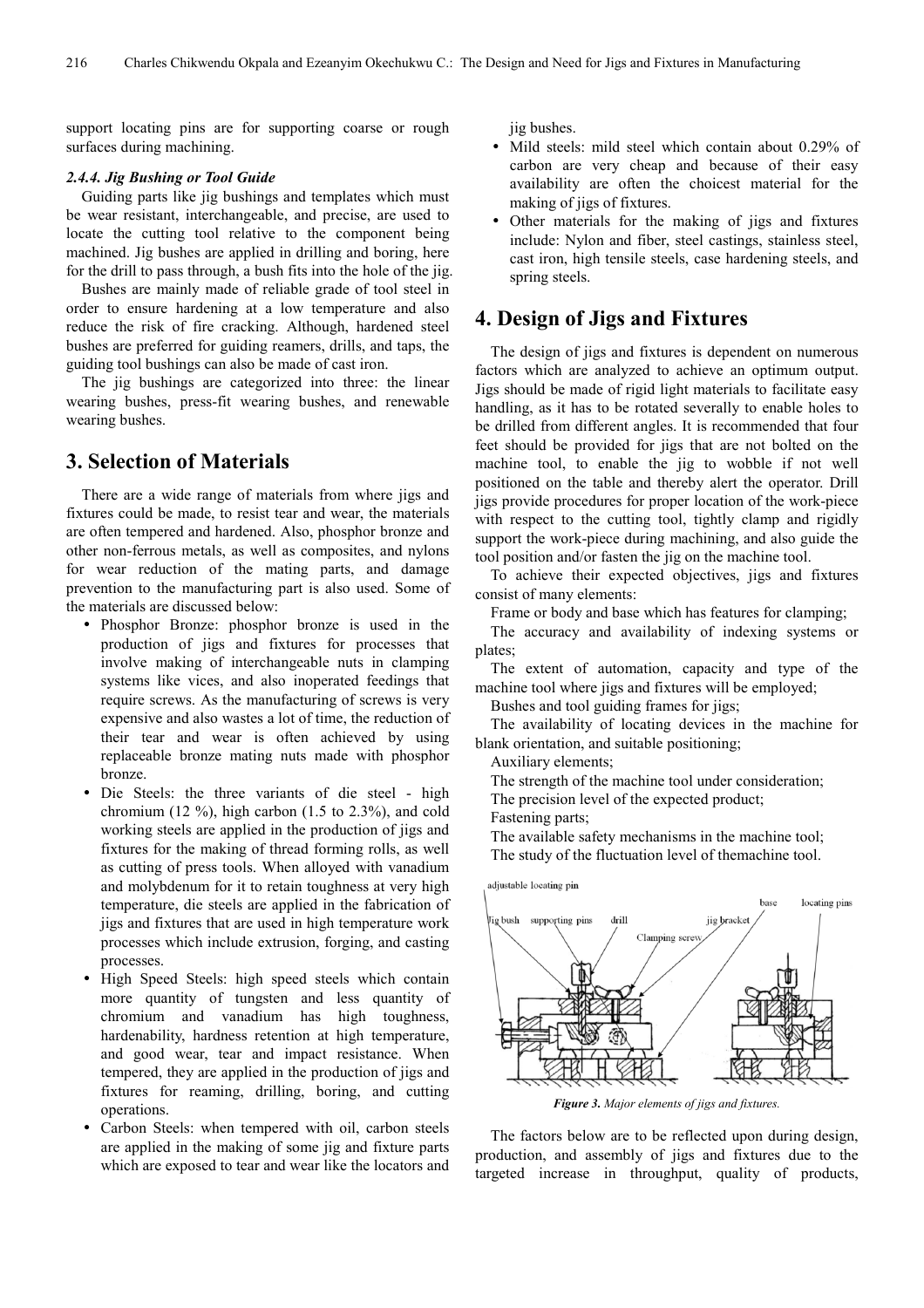interchangeability, and more accuracy.

- Guiding of tools for slim cutting tools like drills;
- Type of operations;
- Inspection requirements:
- Provision of reliable, rigid, and robust reinforcement to the blank;
- Production of jigs and fixtures with minimum number of parts;
- Fast and accurate location of the jig or fixture blank;
- Rapid mounting and un-mounting of the work-piece from the jig or fixture;
- Set up time reduction:
- Standard and quality parts must be used:
- Reduction of lead time:
- Easy disposal of chips;
- Enhanced flexibility.

Spogel (2014),advised that the design of jigs and fixtures must be fool-proof so that the tools, bushes, and components cannot be inserted except in the correct way. Apart from ensuring that locating points are made adjustable when the component is a rough casting and may be out of alignment, he admonished that the clamps should be located in the best position in order to resist the cutting tool pressure when at work.

A proper design must also incorporate tolerances at the design stage for jig andfixtures components that are standardized.

# **5. Calculations**

The standard formulae for the various forces associated with the operations of jigs and fixtures are explained below:

$$
Torque, M = K * A * f * 0.8 * d * 1.8 \tag{1}
$$

 $Thrust, T = 2 * K * B * f * 0.8 * d * 0.8 + K * E * d * 2 (2)$ 

Where d is the diameter of the drill.

A, B, E, and K are constants.

Also, Thrust/Drilling force =  $1.16 * k * d(100 * s)^{0.85}$  (3)

Where  $k =$  material factor

 $s =$  feed in mm/rev

 $d =$  the diameter of the drill in millimeter (mm)

The Force acting on each of the lips

$$
P_l = \frac{(K_l * d * s)}{4} \tag{4}
$$

The Torque, M is also calculated as

$$
\left(P_l * d\right) /_{20} \tag{5}
$$

The clamping Force (Q) is given as

$$
Torque (M) * safety factor \t\t (6)
$$

The constants for different work materials for the calculation of Torque (M) and Thrust (T) are shown in the tables below:

*Table 1. The work material constants for Torque and Thrust calculations. Source: Spogel (2014).* 

| <b>Work Material</b>                             | K      |
|--------------------------------------------------|--------|
| Steel, 200Bhn                                    | 24,000 |
| Steel, 300 Bhn                                   | 31,000 |
| Steel, 400 Bhn                                   | 34,000 |
| Most aluminum alloys                             | 7,000  |
| Most magnesium alloys                            | 4,000  |
| Most brasses                                     | 14,000 |
| Leaded brasses                                   | 7,000  |
| Cast iron, 165 Bhn                               | 15,000 |
| mild<br>Free-machining<br>steel.<br>resulfurized | 18,000 |
| Austenitic stainless steel (Type 316)            | 34,000 |

*Table 2. Torque and Thrust constants based upon ratios c/d or w/d. Source: Spogel (2014).* 

| c/d  | Approx. | <b>Torque</b> | <b>Thrust</b> | <b>Thrust</b> |
|------|---------|---------------|---------------|---------------|
|      | w/d     | constant A    | constant B    | constant E    |
| 0.03 | 0.025   | 1.000         | 1.100         | 0.001         |
| 0.05 | 0.045   | 1.005         | 1.140         | 0.003         |
| 0.08 | 0.070   | 1.015         | 1.200         | 0.006         |
| 0.10 | 0.085   | 1.020         | 1.235         | 0.010         |
| 0.13 | 0.110   | 1.040         | 1.270         | 0.017         |
| 0.15 | 0.130   | 1.080         | 1.310         | 0.022         |
| 0.18 | 0.155   | 1.085         | 1.355         | 0.030         |
| 0.20 | 0.175   | 1.105         | 1.380         | 0.040         |
| 0.25 | 0.220   | 1.155         | 1.445         | 0.065         |
| 0.30 | 0.260   | 1.125         | 1.500         | 0.090         |
| 0.35 | 0.300   | 1.310         | 1.575         | 0.120         |
| 0.40 | 0.350   | 1.395         | 1.620         | 0.160         |

 $* c$  – chisel edge length  $(mm)$ 

 $d - dr$ ill diameter (mm)

 $w - web$  thickness (mm)

*Table 3. Torque and Thrust terms based upon feed. Source: Spogel (2014).* 

| Feed, f, ipr | $f^{0.8}$ | Feed, f, ipr | f(0.8) |  |
|--------------|-----------|--------------|--------|--|
| 0.0005       | 0.0025    | 0.012        | 0.030  |  |
| 0.001        | 0.004     | 0.015        | 0.035  |  |
| 0.002        | 0.007     | 0.020        | 0.045  |  |
| 0.003        | 0.010     | 0.025        | 0.055  |  |
| 0.004        | 0.012     | 0.030        | 0.060  |  |
| 0.005        | 0.014     | 0.035        | 0.070  |  |
| 0.006        | 0.017     | 0.040        | 0.075  |  |
| 0.008        | 0.020     | 0.045        | 0.090  |  |
| 0.010        | 0.025     |              |        |  |

For adequate strength and rigidity, a mild steel with 16 millimeters in diameter was chosen for the design of a sample jig and fixture.

From equation (3), the Thrust/Drilling force =  $1.16 * k *$  $d(100 * s)^{0.85}$ 

But k is the material factor, and the k for mild steel  $= 1.5$ d is the diameter of drill  $= 16$ mm (as indicated above) s is the feed rate  $= 0.17$  mm/rev substituting,

Thrust/Drilling Force =  $1.16 * 1.5 * 16 * (100 * 0.17)^{0.85}$  $= 27.84*11.114 = 309.42Kgf$ 

Therefore, Thrust/Drilling Force = 3094.2N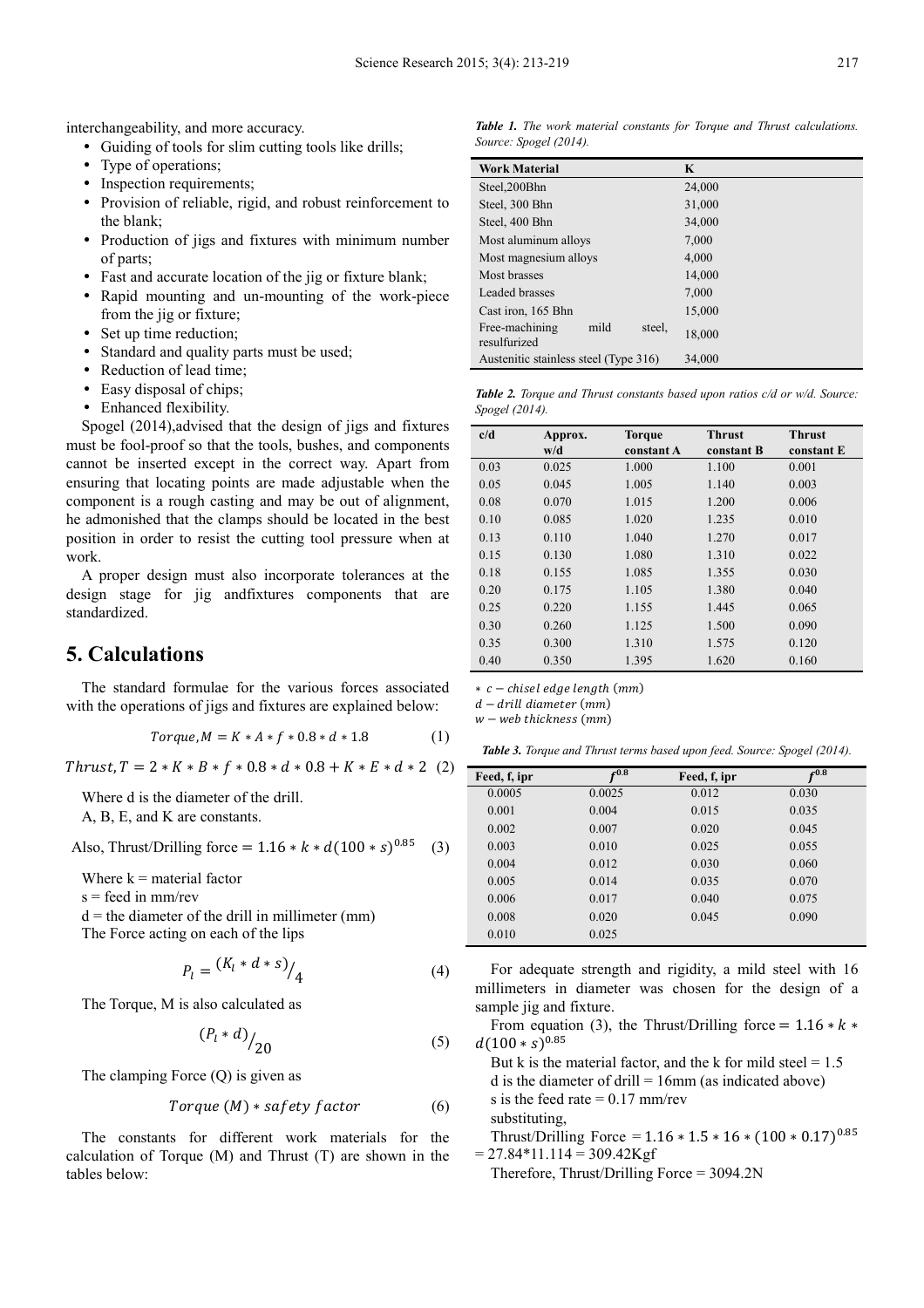From equation 4, the Force acting on each of the lips  $P_l$  is given as:

$$
P_l = \frac{(K_l * d * s)}{4}
$$

Recall that  $K_l$  for mild steel = 250 kg/mm<sup>2</sup>, d = 16 mm, and  $s = 0.17$  mm/rev

Substituting,  $P_l = \frac{(250 * 16 * 0.17)}{4}$ 

Therefore, the Force acting on each of the lips  $P_l = 170 \text{Kgf}$  $= 1700N$ 

From equation 5, The Torque M =  $\frac{(P_l * d)}{20}$ 

Substituting, Torque M =  $\frac{(1700 * 16)}{20}$ 

Torque,  $M = 1360N$ -mm

From equation 6, the clamping Force (Q) is given as Torque (M) \* saf ety factor

With a safety factor of 3, we have:

Clamping Force (Q) =  $1360*3 = 4080N$ 

*The Design Principles for Jigs and Fixtures* 

To ensure that the jigs and fixtures as production tools and work-holding devices are able to produce interchangeable and duplicate parts with high degree of precision, efforts are made at the design stage to incorporate important features that will ensure that quality components are assembled and machined properly.

According to Pachbhai and Raut (2014), the design of Jigs and fixtures depend on the following factors: workpiece and finished component size and geometry study, the machine size and capacity, the machine's extent of automation, availability of clamping arrangement and locating devices in the machine, the accuracy of the avaiable indexing devices, the machine tools rigidity, the neededaccuracy level in the quality of work to be produced, etc.

Apart from fabricating jigs and fixtures that are very rigid in order to protect the preset machine accuracy, it should also be error-proof thereby preventing wrongly loaded components from sitting properly inside jigs and fixtures. To enhance the attainment of Single Minute Exchange of Dies (SMED) as pioneered by Shingeo Shingo, jigs and fixtures must be provided with adequate clearance which should allow for variations in size of components especially during forging, milling, and casting.

To ensure the safety of the workmen using the jigs and fixtures, bolts and nuts should not protrude on the body but be placed inside them; also sharp corners that could lead to cuts should be smoothened.

### **6. Conclusion**

Jigs and fixtures are manufacturing tools that are employed to produce interchangeable and identical components. They are unique tool-guiding and work-holding devices designed specifically for machining and assembling large number of parts. They eliminate the need for a special set-up for every work-piece thereby facilitating production and also ensuring that every work piece is manufactured within a predetermined tolerance.The design of jigs and fixtures is dependent on the operation type as well as the machine tool to be used for the operation. They are fabricated with heat-treated steel that are corrosion and wear resistant.

There are numerous advantages that are associated with the use of jigs and fixtures, they include: production increase, low variability in dimension thereby leading to consistent quality of manufactured products, manufacturing cost reduction, interchangeability and high accuracy of parts, reduces the need for inspection and quality control expenses, reduces accident as safety is improved, semi-skilled machine operators can easily use them thereby saving the cost of manpower.

Other benefits are: the machine tool can be automated to an appreciable extent, complex and heavy components can be easily machined, easy assembly operations save labour, reduction of defective products, elimination of the need for measuring, marking out, punching, positioning, alignments, and setting up for each work-piece thereby reducing the cycle and set up time, increase technological capacities of machine tools, setting of higher values of some operating conditions like depth of cut, speed, and rate of feed can be attained because of the increased clamping capability of jigs and fixtures.

The paper explained that since the design of jigs and fixtures is dependent on numerous factors which are analyzed to achieve an optimum output that they should be made of rigid light materials to facilitate easy handling. For adequate strength and rigidity, mild steel with 16 millimeters in diameter was chosen for the design of a sample jig and fixture. Mild steel which contain about 0.29% of carbon are very cheap, and because of their easy availability are often the choicest material for the making of jigs of fixtures.

With 1.5 as the material factor 'k' for mild steel, a feed rate of 0.17 millimeter per revolution, and a drill diameter of 16 millimeters, the Thrust/Drilling force was calculated as 3094.2 N, the Force acting on each of the lips was calculated as 1700 N, the Torque (M) was gotten as 1360N-mm, while the value of the Clamping Force was also calculated as 4080N. The calculated values confirmed that a 16 millimeter diameter mild will lead to the construction of a rigid and strong jigs and fixtures that will guarantee high machining accuracy, consistent quality of products, and interchangeability.

### **References**

- [1] Joshi, P. (2010). "Jigs and Fixtures" Tata McGraw Hill Education, New Delhi, India.
- [2] Nanthakumar, K. and Prabakaran, V. (2014). "Design and Fabrication Testing of Combined Multipurpose Jig and Fixture" IOSR Journal of Mechanical and Civil Engineering. www.iosrjournals.org.
- [3] Lin, Q., Burdick, J., and Rimon, E. (2006). "Constructing Minimum Deflection Arrangements Using Invariant Norms' IEEE Transactions on Automation Science and Engineering, Vol. 3, No. 3.